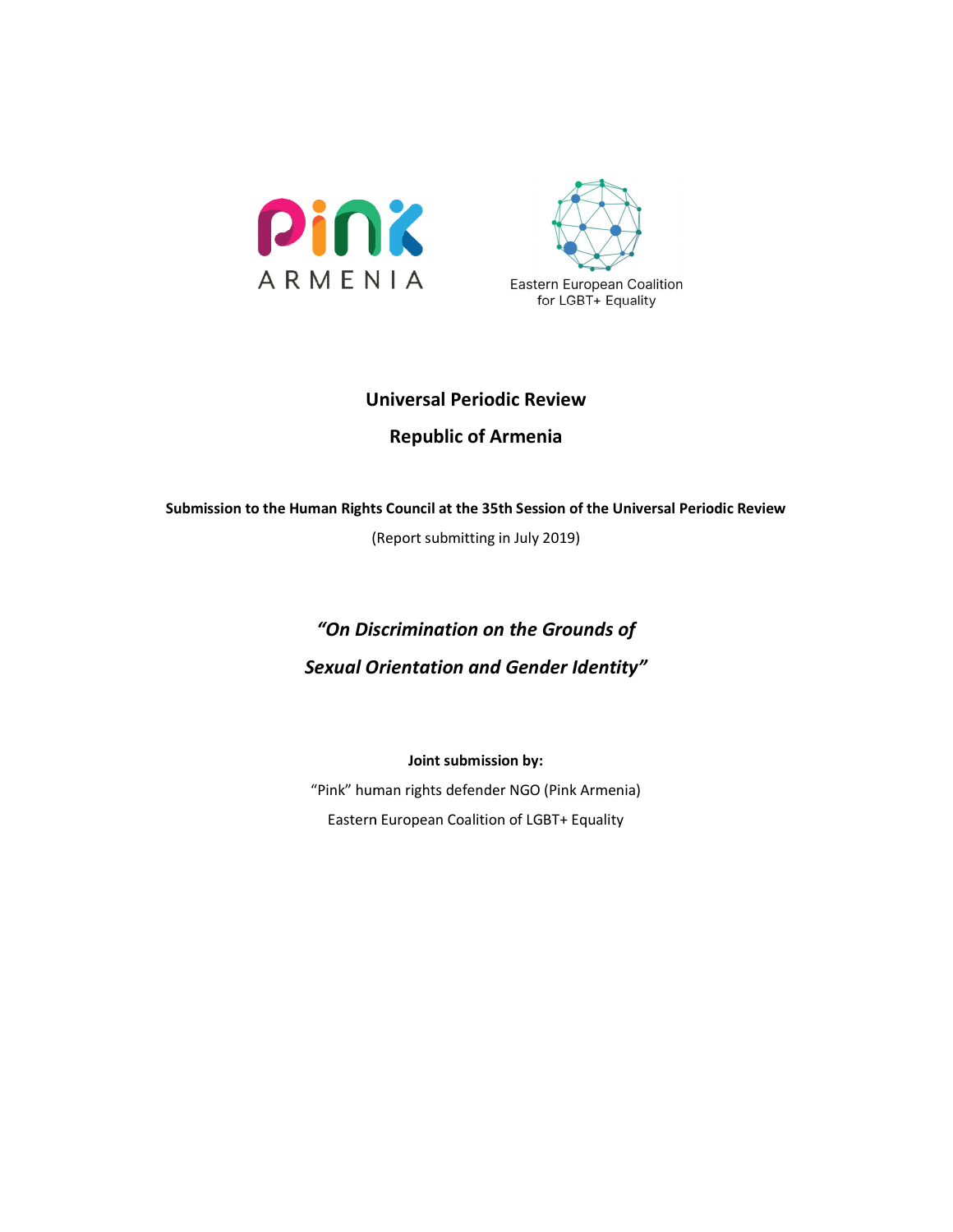#### Contact information for the report:

"Pink" human rights defender NGO (Pink Armenia) 119/2 Hovsep Emin, Yerevan 0012, Armenia www.pinkarmenia.org Ms. Lilit Avetisyan, email: lilit.avetisyan@pinkarmenia.org Ms. Hasmik Petrosyan, email: hasmik.petrosyan@pinkarmenia.org

Pink Armenia is a human rights defender non-governmental organization founded in 2007. Vision of Pink Armenia is to have a society, where human rights of all are protected and everybody is accepted regardless of sexual orientation and gender identity and/or gender expression. Organization aims to create a safe space for LGBT people by promoting well-being and protection in all spheres of life.

Eastern European Coalition for LGBT+ Equality is a network of LGBT+ organizations from the Eastern Partnership Countries and Russia, focused on working with the community and seeking to improve the situation of LGBT+ in their countries and in the region.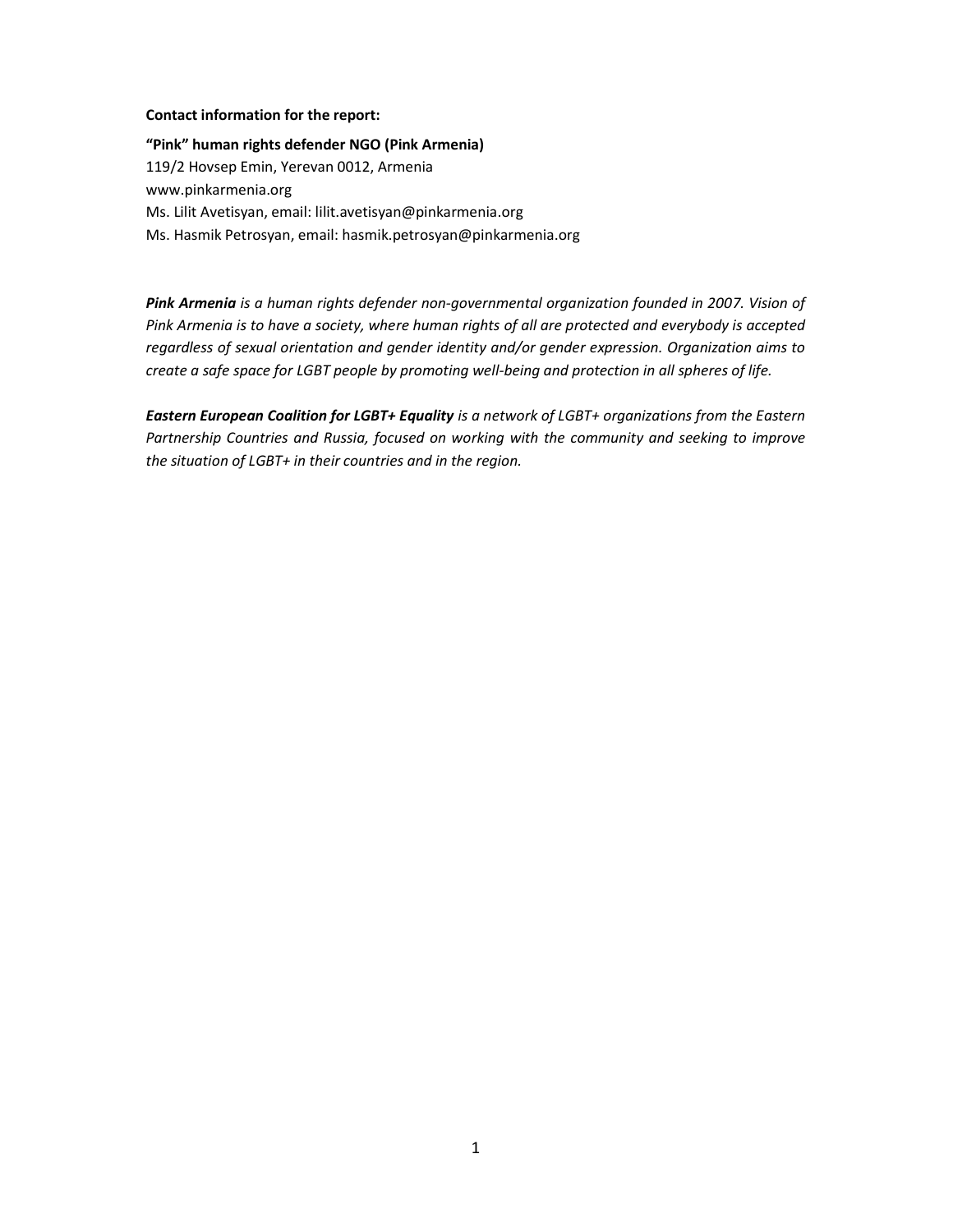#### Introduction

This report compiled by Pink Armenia focuses on equality and anti-discrimination issues towards LGBT people. The observations are made based on the years' work of Pink Armenia in LGBT human rights protection field, within the framework of which the organization has not only provided legal, psychological and social assistance but also has carried advocacy for comprehensive legislation on prohibition of discrimination and for State policy to address sexual minorities' issues.

The report is composed of a short notice on implementation of the recommendations made during the previous cycle, as well as of description of practical situation. At the end of the report are presented the recommendations to the State.

#### Legislative Context

- 1. Despite Constitutional clause on prohibition of discrimination providing non exhaustive list of protected grounds<sup>i</sup>, as well as the requirement of direct implementation of the Constitution, there are no effective legal remedies to litigate and get protection from discrimination on the grounds of sexual orientation and gender identity.
- 2. Prohibition of discrimination is defined by several legislative acts<sup>ii</sup>, but anyway, there are no mechanisms to ensure identification and examination of discrimination incidents as well as to provide for independent body with appropriate legal capacity to address discrimination cases.
- 3. Notwithstanding the recommendations made during the universal periodic review on adoption and effective implementation of anti-discrimination legislation providing effective protection for LGBT people, there is still no separate anti-discrimination law. In 2017 the draft of the anti-discrimination law, named "Law in regards to ensuring equality'' was presented to public discussion. However, it is hard to stand that the draft law could be considered as a comprehensive mechanism to combat discrimination. Particularly, sexual orientation and gender identity were missing from the list of protected characteristics. In the same year the Ministry of Justice also published the draft of the new Criminal Code, which provided discrimination as a criminal offence by the Article 197, including sexual orientation in the list of protected grounds. The draft is still in the elaboration stage.
- 4. The hate speech regulations provided in national legislation are quite limited. The RA Constitution prohibits the use of fundamental rights and freedoms to overthrow the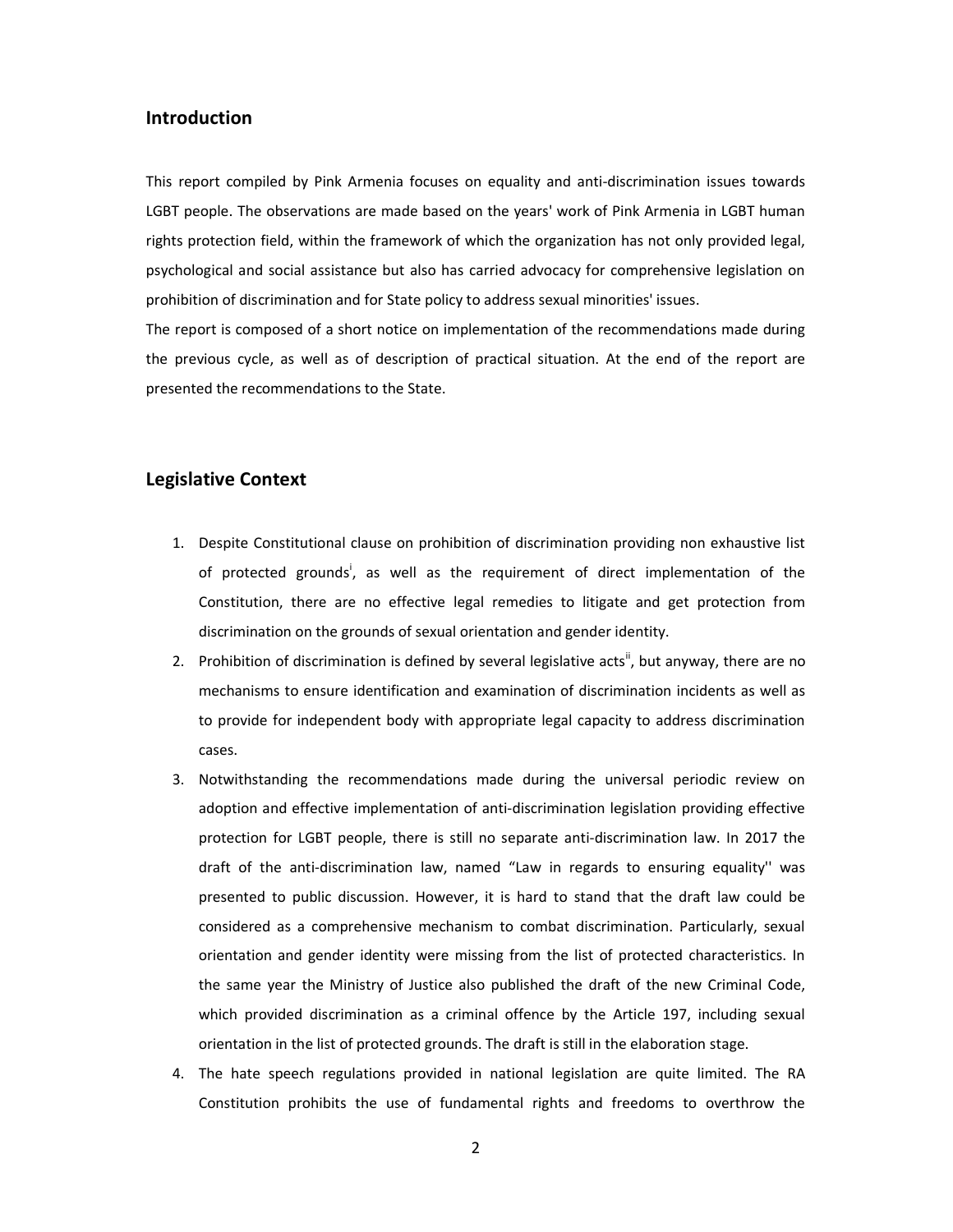Constitutional order, to spread ethnic, racial and religious hatred, or to incite violence or war.<sup>iii</sup> Article 226 of the Criminal Code defines national, racial or religious hatred. According to Part 1 of the Article, actions that excite national, racial or religious hatred that is aimed to display racial superiority or humiliating national dignity are punishable by fine and by deprivation of liberty.<sup>iv</sup> However, it should be noted that Article 226 of the Criminal Code has almost never been applied in practice, and the analysis hereto makes it clear that the protection against hate speech is provided only on ethnic, racial and religious grounds. The national legislation does not provide for protection for incidences of hate speech on grounds other than those stated in this article. The only exception is Article 397 of the Criminal Code, which, in addition, provides for skin color and ethnic origin as circumstances aggravating the crime and punishment.

- 5. RA legislation does not provide for comprehensive substantial and procedural regulations for prevention, investigation, and responsibility for hate crimes. RA criminal law does not define any core concepts related to hate crimes, specifically what hate crimes are, which are protected characteristics, or specifications and other issues for responsibility and punishment of such crimes.
- 6. It should be noted that Article 63 of the Criminal Code provides for criminal responsibility and circumstances aggravating the crime and punishment. for crimes motivated by revenge based on ethnic, racial or religious hatred, religious fanaticism." Hate crimes committed on the basis of a person's sexual orientation and/or gender identity are not included in the criminal legislation, and therefore are not taken into consideration during the investigation of criminal cases, and not regarded as circumstances aggravating the crime and punishment.

#### National Policies on Combating Discrimination

7. Creation of effective mechanisms to combat discrimination based on sexual orientation and gender identity was not included in the Human Right Protection National Strategy of RA. No measures are being undertaken to prevent discrimination and to spread anti-discrimination and equality culture within educational institutions, as well as in the society at large in the state level. Recommendations to provide particular steps in the action plan towards implementation of the strategy from 2017 to 2019 in this regard were rejected by the Ministry of Justice.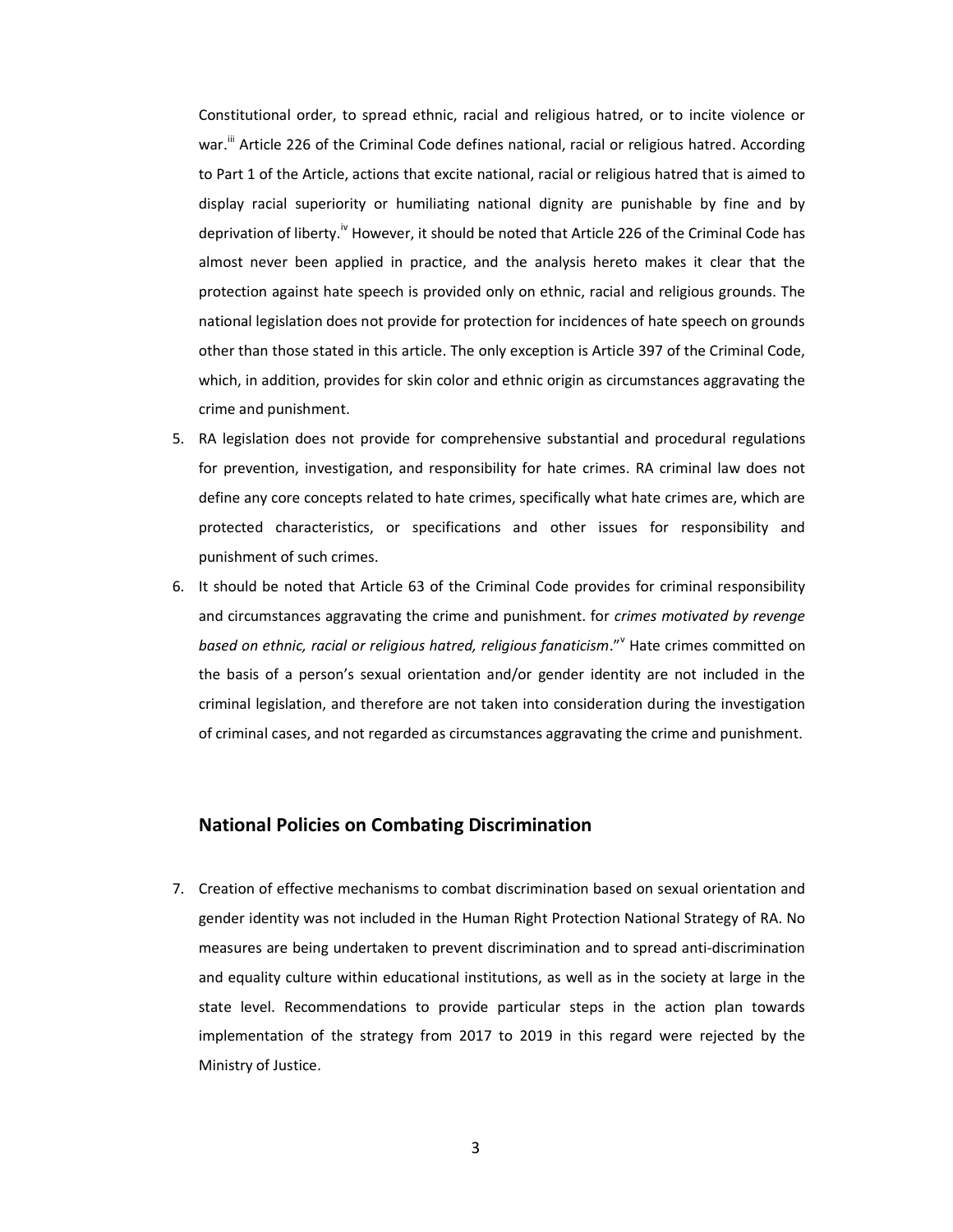#### Discrimination in Practice

- 8. Discrimination on the grounds of sexual orientation and gender identity continues to be on a worrisome level. Despite dozens of discrimination cases reported by civil society organizations<sup>vi</sup>, the State has not still referred to this issue neither on legislative not on policy level. The incidents happen not only in the street and at home, but also in the State institutions such as the Army, the educational institutions, the medical institutions etc.
- 9. Another attack on LGBT human rights defenders was on legislative level.

Two legal amendments were initiated by the "Republican" and "Prosperous Armenia" parties' representatives. The first one was on making amendments to the Republic of Armenia law "On The Child's Rights", to ban the propaganda of ''non-traditional sexual orientation''. Pink Armenia sent opinion concerning this draft to the Government based on the interpretations of international treaty based bodies. The Government rejected the proposal.

- 10. The same MPs initiated a new amendment criminalizing "non-traditional sexual orientation propaganda", in May, 2019. The Government didn't approve this draft neither.
- 11. Another initiative was on making amendments in the Family Code to ban same-sex marriages. The Government rejected this proposal justifying that same-sex marriages are already banned in Armenia.

#### Discrimination in the Healthcare System

12. In Armenia, there is no legislation regulating the change of legal gender and gender reassignment procedures are not legally available in the country. Article 4 of the RA law "On Medical Care and Services of the Population" stipulates that everyone has a right to medical care and services without discrimination based on nationality, race, sex, language, religion, age, the status of health, political and other opinion, social origin, property and other status. However, RA Government Decision N 276, dated 27.03.2008, which provides for the types of medical care and services that are conducted for the population of the Republic of Armenia, does not include sex/gender reassignment as a type of healthcare service available in the country.<sup>vii</sup> The lack of regulation does not allow healthcare professionals to provide for such services. Sex reassignment surgeries are being officially registered as "correction" of body deformation.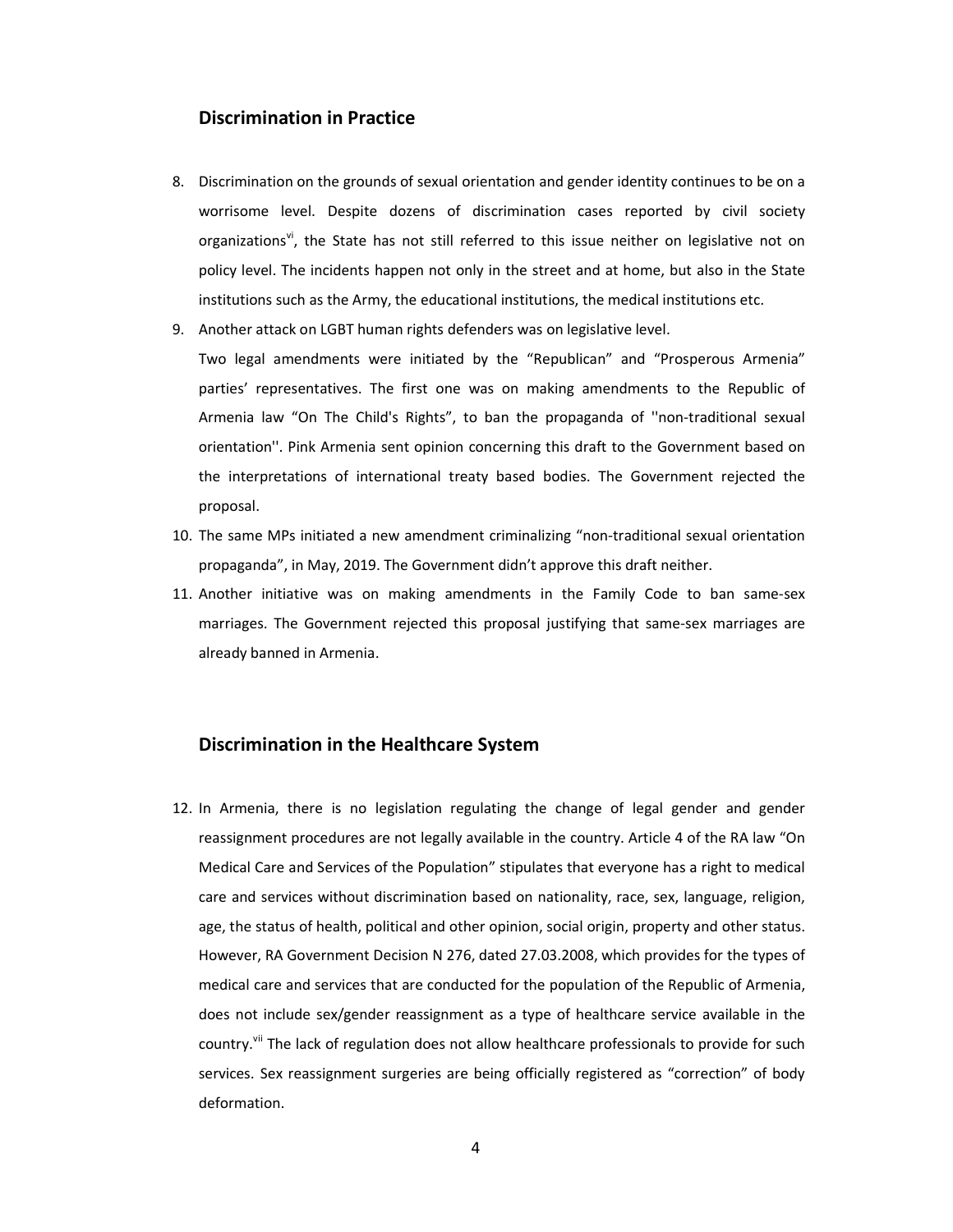- 13. LGBT people face irreverent treatment in the medical centers. In a case reported in 2016 a transgender person (G.A) was attacked outside and then admitted to University Hospital N1 Clinic to treat their injuries. The medical staff providing the service mocked the patient. Specifically, the medical personnel grinned at G.A's presence and laughed loudly from the next room. Among them were the urologist and other medical personnel. After the examination of first-aid doctors, G.A. asked if further testing is needed to be carried out, in response to which a healthcare provider said: "Let's get you a blood test and see if you have any abnormalities we could cure". The environment created by the staff of the hospital has constrained G.A. to undergo full examination.<sup>viii</sup>
- 14. LBT women have no access to the information concerning puberty, sexual upbringing, sexual relations, sexual harassment, sexually transmitted diseases and HIV. LBT women do not or avoid applying to gynecologist or urologist because of non professional and biased approach and lack of knowledge of the doctors on same sex relations.<sup>ix</sup>
- 15. Another discriminatory practice is that specialists from medical and psychological professions continue to pathologize homosexuality and transgender identities, publicly coming up with anti-scientific or biased information on sexual orientation, gender identity and its development.
- 16. Medical professionals and psychologists publicly declare homosexuality and transgender identities as "curable mental disorders" or preventable characteristics. The specialists incite people to undergo harmful services such as conversion therapy and promote prevention mechanisms among minors.

### Discrimination in the Educational Institutions

- 17. LGBT people become victims of discrimination at school and at universities when their sexual orientation or gender identity is being disclosed. In a latest case a transgender woman has applied to the minister of education demanding restoration of her violated right to education and science. She had particularly been withdrawn from two schools because of her gender identity.<sup>x</sup> This is not a single situation. Becoming victims of systemic violation of the right to education transgender people are deprived from opportunity to gain profession and make career. Many transgender people gain for life by sex work.
- 18. Such cases are not unique. According to the research lead by the "Society without violence" NGO, LGBT people become subject of bullying and discrimination on the grounds of their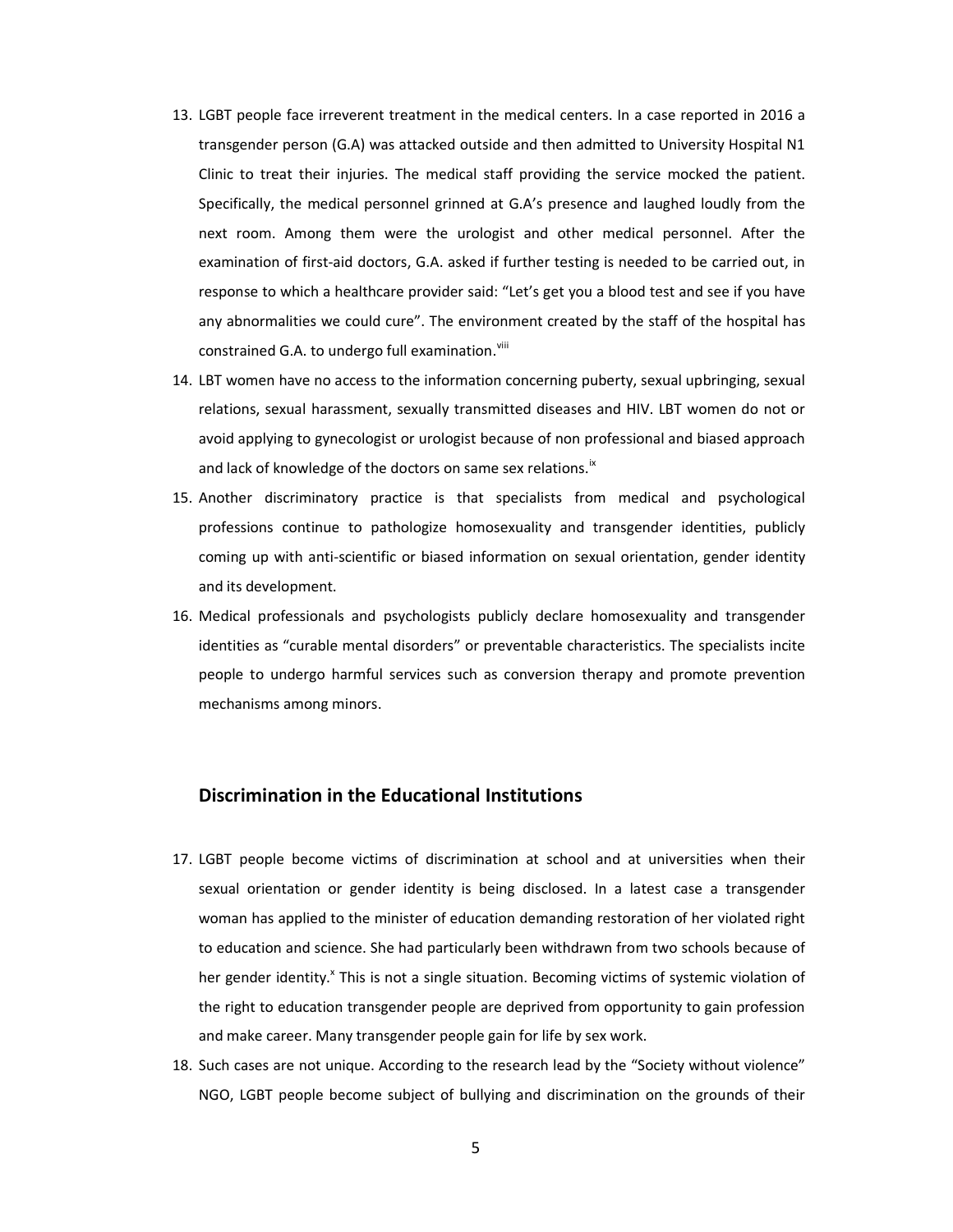sexual orientation and/or gender identity not only by other pupils/students but also by teachers.<sup>xi</sup>

19. According to the survey made by Pink Armenia children are being subject of bullying at schools. There have been reported not only physical violence but also blackmail cases. 82% of the respondents have been subjected to bullying, 35% of which have become victims multiply times.<sup>xii</sup>

## Domestic Violence

- 20. The reported cases of domestic violence on the grounds of sexual orientation and/or gender identity are between parents and children. Parents usually get to know about the sexual orientation of their children by hacking (accessing without permission) their social media accounts and reading their personal correspondence.
- 21. There are cases when a person's sexual orientation or gender identity is revealed by family members who decide to kick the person out of home, often keep them under house arrest, and often deprive them of the opportunity to attend an educational institution. Besides, parents threaten their children with taking to the psychiatric hospital, and often they do so if the child persists that they are indeed homosexual.
- 22. When located in shelters provided by NGO's or friends, they are typically brought back home by force or lies, and then the violence and home arrest continues. In the case of domestic violence, a person is vulnerable not only due to financial reasons and the threat of being left outside with no shelter but also because of the sense of impossibility to restore their violated rights. This is conditioned by the fact that the case is never brought to law enforcement bodies, as the person does not want to call the police against family members. Additionally, the fear of increasing the frequency and intensity of violence is also a reason for not contacting the police.

#### Hate Speech on the Grounds of Sexual orientation and Gender Identity

23. Cases of hate speech on the grounds of sexual orientation and gender identity are not being addressed by the State authorities. Law-enforcement bodies reject the complaints because of lack of appropriate legislative regulations.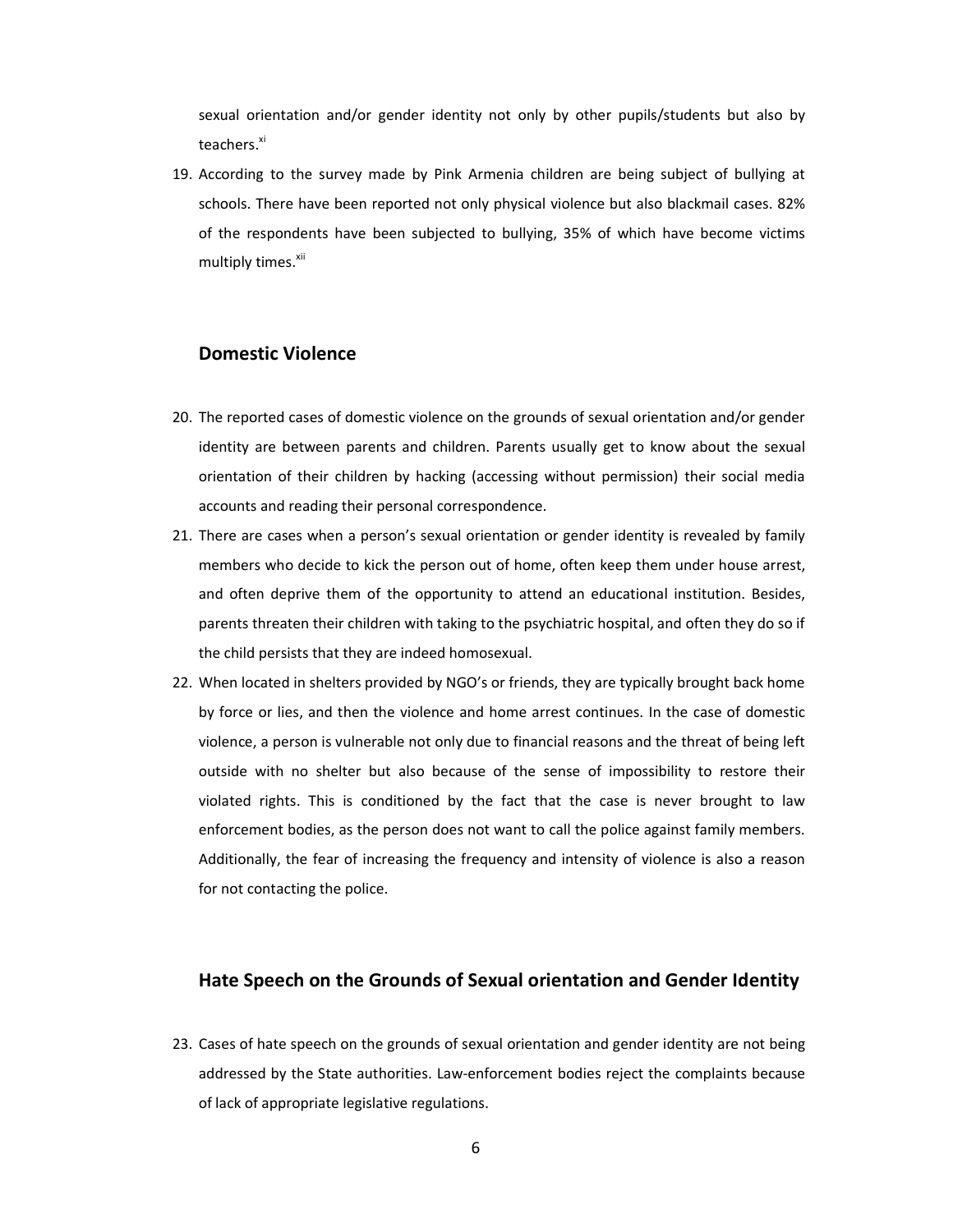- 24. At the same time the amplitude of hate speech is becoming wider. A huge wave of hate speech followed the attack in the Armenian village Shurnukh in 2018, when 9 young people were beaten and evicted from the village because of their real or alleged sexual orientation.<sup>xiii</sup> Authors of hate speech are not only private individuals but also State officials, who not only express degrading irreverent speech but also call for discrimination and violence.
- 25. Public hearings on UPR were organized at the Parliament on 5 April, 2019. A transgender woman made a speech concerning hate crimes to which transgender people are being subjected based on their gender identity. Discriminatory are hateful speech by MPs ("Prosperous Armenia" fraction) followed the speech.
- 26. Particularly, Naira Zohrabyan, head of the "Human Rights Protection and Public Affairs" committee declared that the speech did not correspond to the hearing agenda, asking the speaker and the supporter to leave the hall.
- 27. Vardan Ghukasyan said during a briefing with the journalists that not everyone is equal, this is not Europe, such people must be burnt.
- 28. Gevorg Petrosyan declared that he will fight against sexually deviated people with expectation of any possible ending.
- 29. Gagik Tsarukyan, head of the fraction, declared that homosexuality is a "blemish".
- 30. A research concerning hate speech towards LGBT people by State officials from 2004 to 2018 shows the systematic nature of such speech and the absence of State policy to combat such incidents.<sup>xiv</sup>

# Hate Crimes

- 31. As a result of the lack of legislative regulations hate crime incidents on the grounds of sexual orientation and gender identity are being examined as general crimes, without considering the motives of the perpetrator. Despite reported hate crimes<sup>xy</sup> there are no statistics lead by investigative bodies. European Commission against Racism and Intolerance has raised this issue in its' report on Armenia in 2016, recommending amendments not only on legislative level but also in practice of investigative bodies.<sup>xvi</sup>
- 32. One of the severe incidents was the attack in Shurnukh described above. Transgender people become victims of hate crimes both in the street and at home, while providing sexual services. None of these cases has been investigated and effectively examined.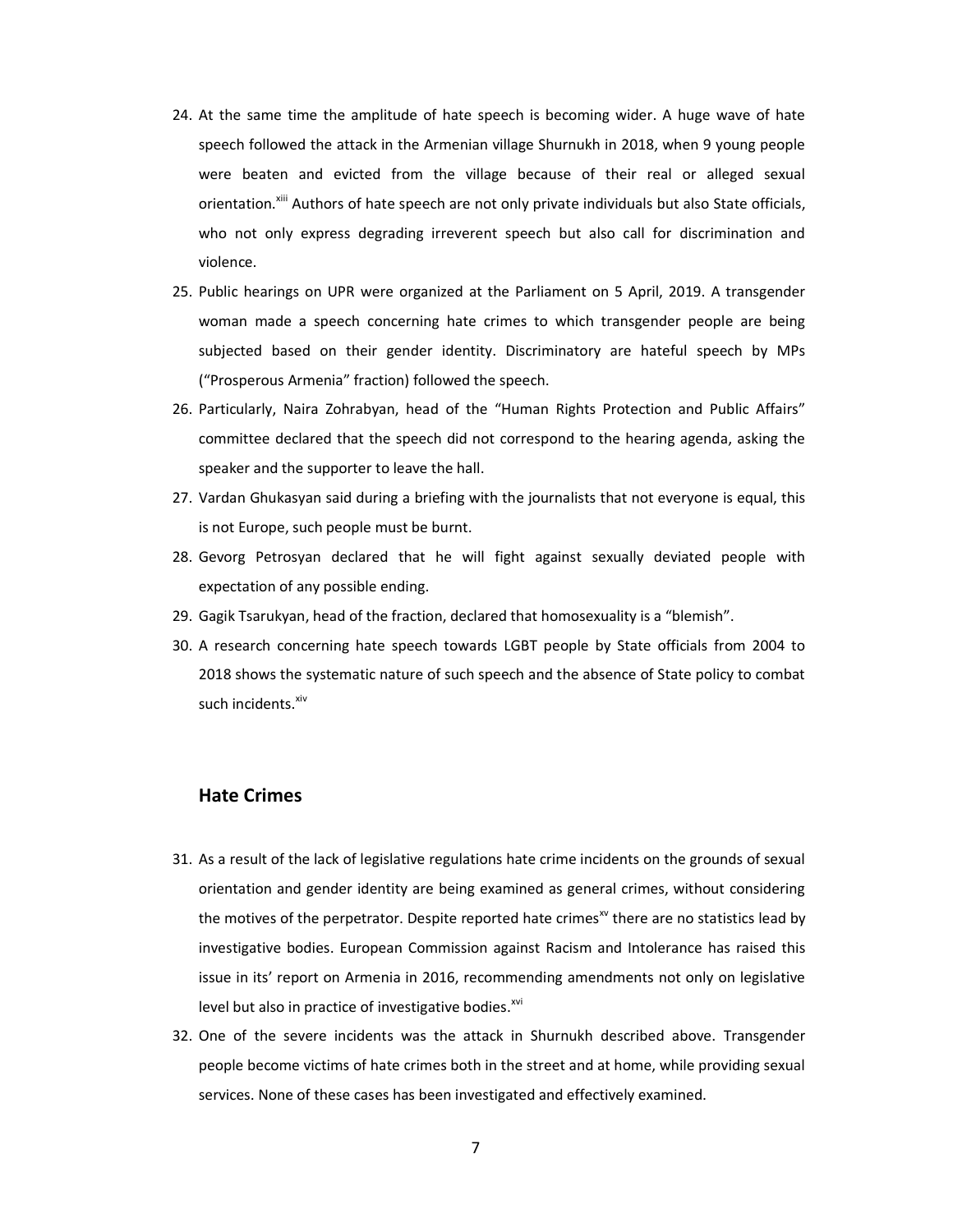#### Recommendations

- 33. Develop and implement a common, unified policy for combating discrimination, which should, inter alia, include effective mechanisms to combat hate speech, hate crimes and other hate motivated incidents, including prevention of such cases, proper investigation, responsibility mechanisms and effective legal remedies.
- 34. Adopt comprehensive legislation on the prohibition of discrimination, which will prevent and provide responsibility for instances of discrimination, including discrimination on the grounds of sexual orientation and gender identity of a person, as well as will provide possibility for non-governmental organizations to bring claims to the courts in cases of supreme public interest (actio popularis).
- 35. Make a legislative amendment to define the concept of hate speech, define the measures of prohibition of and responsibility for hate speech including incitement to hatred and intolerance motivated by certain protected characteristics of a person, including SOGI.
- 36. Review and amend Armenian legislation on hate crimes in accordance with international human rights standards, as a means to ensure Armenia's compliance with its international obligations. Define the bias of sexual orientation and gender identity as circumstances aggravating the crimes and punishment.
- 37. Realize complete, objective and thorough investigations of the cases towards LGBT people, without discriminatory, prejudiced attitudes towards the victims by investigative bodies that stop LGBT people from applying for assistance after incidents, to the detriment of the victims.
- 38. Organize and implement trainings for law-enforcement bodies concerning the investigation of hate crimes, as well as the specificities of work with the victims and witnesses of hate crimes, including on the grounds of sexual orientation and gender identity.
- 39. Create ethics committees examining the cases of hate speech displayed by State officials.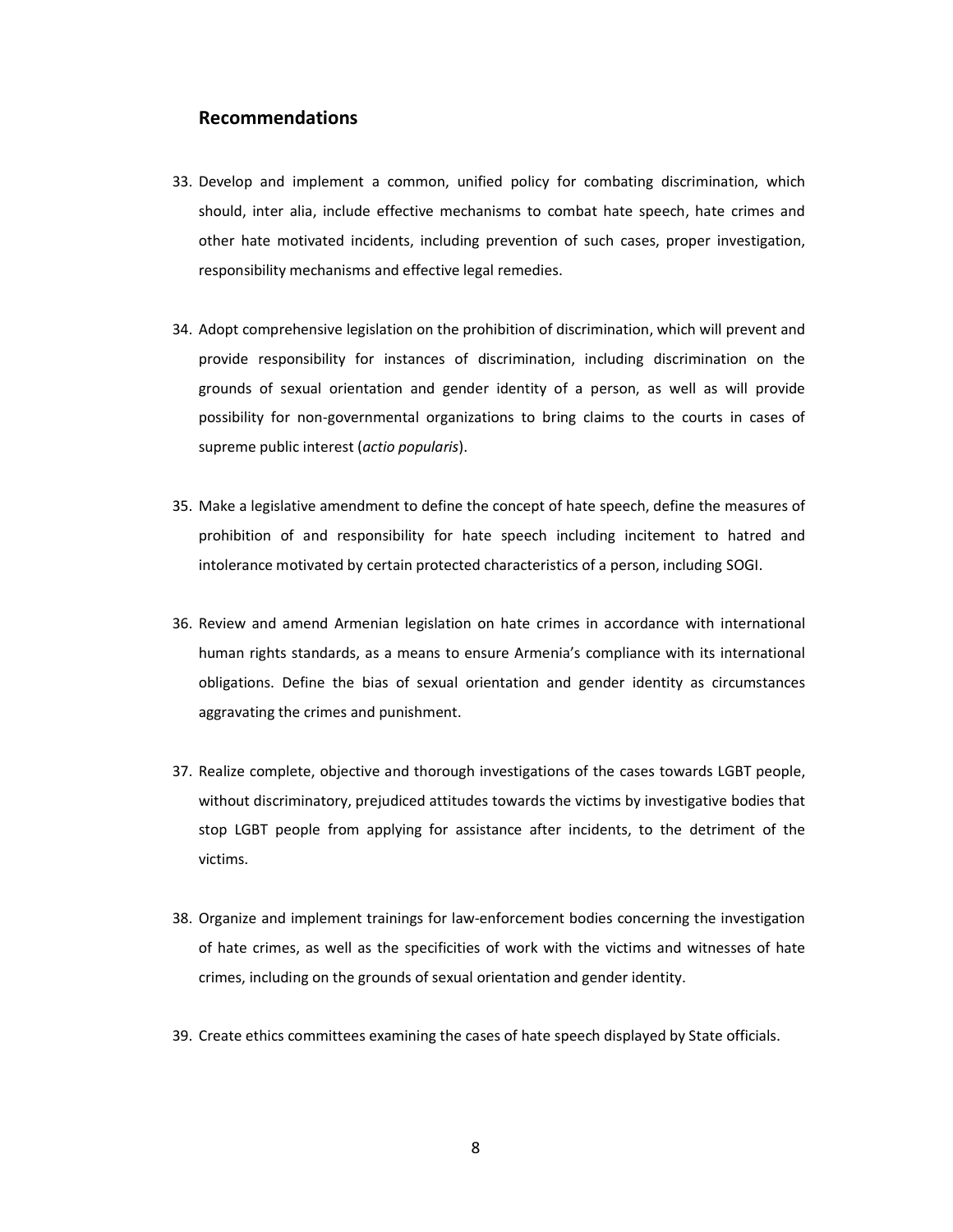- 40. Elaborate educational programs for health care professionals to raise professional knowledge on latest scientific developments.
- 41. Make legislative amendments and implement administrative proceedings to examine and prevent anti-scientific statements and announcements provoking harmful practices by medical professionals and psychologists.
- 42. Adopt a law on legal gender recognition which will provide opportunity for transgender people to change gender markers in their documents without any medical or surgery intervention requirement.
- 43. Make appropriate legislative amendment to authorize sex reassignment surgeries, hormonal therapy and other medical intervention aiming to correspond the appearance to the perceived gender identity, as well as to elaborate system of transgender care during these procedures inter alia.
- 44. Publicly condemn discrimination towards LGBT people, promoting tolerance.
- 45. Include education on human rights and equality issues at the programs of school educational programs to promote tolerance among minors and provide social worker services at public schools.
- 46. Ensure that domestic violence victims have access to justice. In particular, encourage the victims to report on the cases, envisage effective mechanisms for the protection of human rights, which will exclude the risk of victimization, ensure the safety of the individual, including prevention of further violence and provide comprehensive compensation mechanisms for damages.